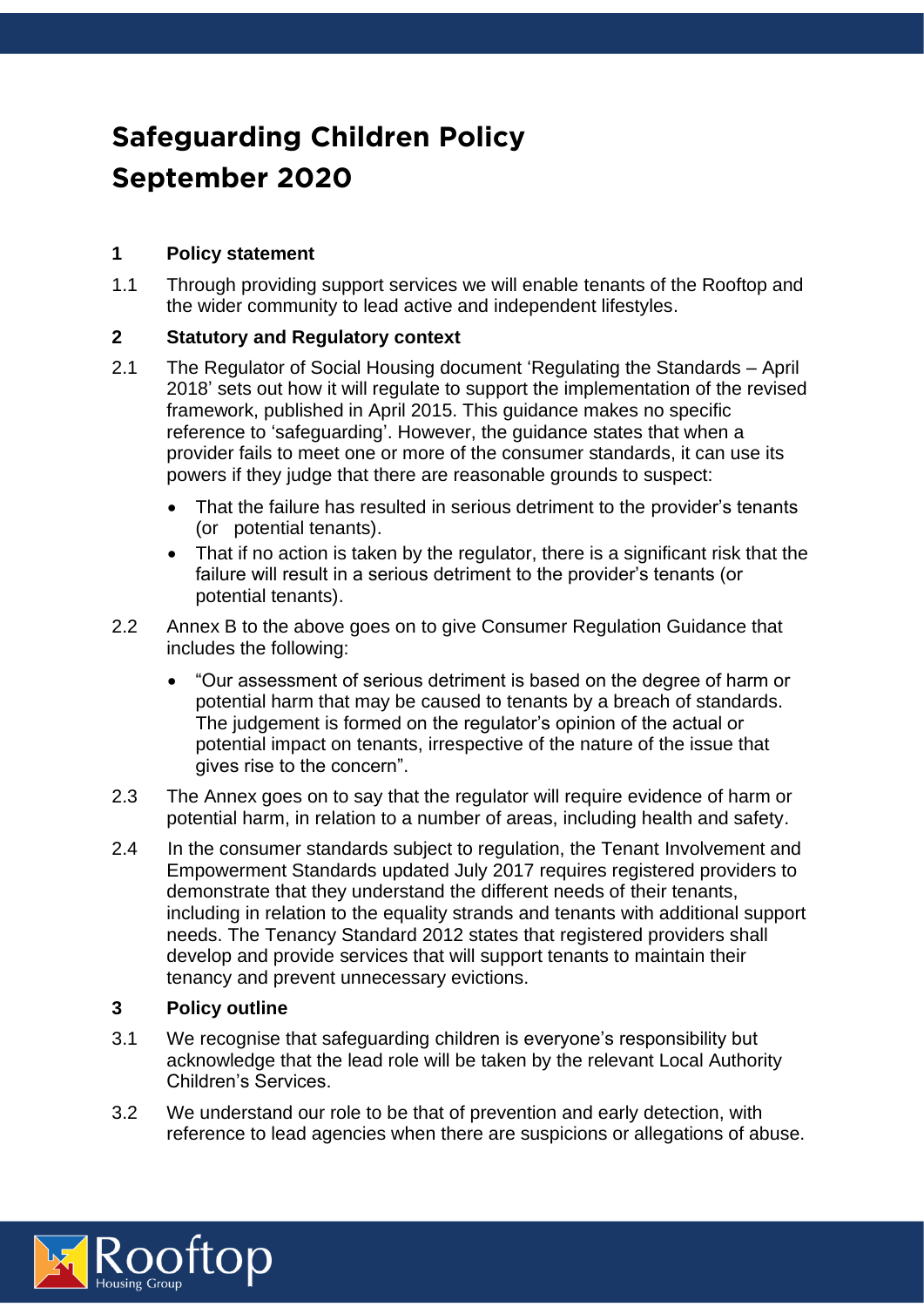- 3.3 This policy and associated procedures applies to all paid staff, contractors, volunteers and Board Members.
- 3.4 This policy statement is formulated under the guidance of Gloucestershire and Worcestershire Safeguarding Children Boards and statutory guidance on making arrangements to safeguard and promote the welfare of children under section 11 of the Children Act 2004 and 'Working together to safeguard children' (HM Government 2015).
- 3.5 This policy takes account of the Housing Act 2004 and acknowledges that as such Rooftop must take account of the impact of health and safety hazards in housing on vulnerable occupants, including children, when deciding on the action to be taken by landlords to improve conditions. Housing authorities also have an important role to play in safeguarding vulnerable young people, including young people who are pregnant, leaving care or a secure establishment. (WT 2015).
- 3.6 Multi agency procedures for Safeguarding Children can be found for Gloucestershire at <http://www.proceduresonline.com/swcpp/gloucestershire/contents.html>
- 3.7 Multi agency procedures for Safeguarding Children can be found for Worcestershire at <http://westmerciaconsortium.proceduresonline.com/>

# **4 General principles**

# 4.1 **Adhering to multi-agency principles**

- 4.1.1 Staff have a duty to report without delay any concerns or suspicions that any child is being or is at risk of being abused.
- 4.1.2 We will ensure that all staff and volunteers are familiar with policies relating to safeguarding children, that they know how to recognise abuse and how to report and respond to it.
- 4.1.3 We will make the dignity, safety and wellbeing of the child our priority, and also respect the rights of the person causing or alleged to be causing harm albeit recognising that the welfare of the child is paramount.
- 4.1.4 We will ensure that staff and volunteers have access to training that is appropriate to their level of responsibility and will receive advice that allows them to reflect on their practice and the impact of their actions on others.
- 4.1.5 We will contribute to effective inter-agency working, multi-disciplinary assessments and joint working partnerships in order to provide the most effective means of safeguarding children.
- 4.1.6 We will share information about children who may be at risk from abuse where appropriate, with due regard to confidentiality and information sharing protocols.

# **5 Our role as a housing and support provider**

5.1 All those who come into contact with children (irrespective of whether they are living at home with their families and carers or away from home) and families in their everyday work, have a duty and responsibility to report any concerns. This includes staff who do not have a specific role in relation to safeguarding children. We will report any allegations or concerns of a child protection nature

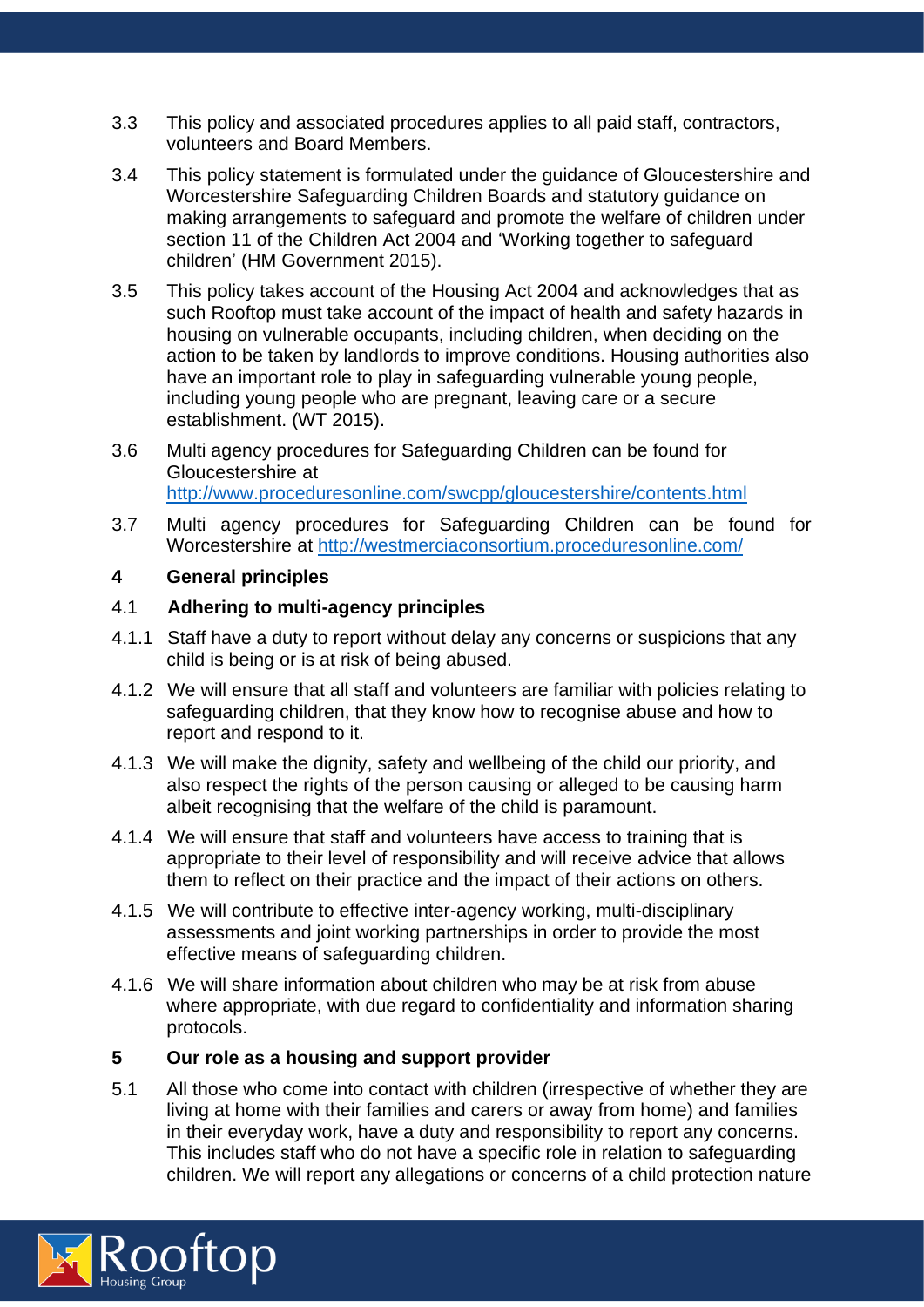which comes to our attention, in order to safeguard and promote the welfare of children.

5.2 In some cases, we will be contracted to provide services funded by county councils and in such cases, we will adhere to the relevant safeguarding procedure as agreed as part of our contractual obligations.

# **6 Definitions**

# 6.1 **What is a child?**

**6.1.1** A 'child' means, under the Children Act 1989, a person under the age of 18 and in addition (a) a person aged 18, 19 or 20 who has been looked after by a local authority at any time after attaining the age of 16; or (b) has a learning disability.

# 6.2 **What is a child in need?**

6.2.1 Children who are defined as being 'in need', under Section 17 of the Children Act 2004, are those whose vulnerability is such that they are unlikely to reach or maintain a satisfactory level of health or development, or their health and development will be significantly impaired, without the provision of services plus those who are disabled. The critical factors to be taken into account in deciding whether a child is in need under the Children Act 2004 are what will happen to a child's health or development without services, and the likely effect the services will have on the child's standard of health and development.

# 6.3 **Transitions (care leavers)**

- 6.3.1 Where someone is over 18, but still receiving children's services and a safeguarding concern is raised, this should be dealt with as a matter of course through adult safeguarding procedures. Where appropriate, they should involve the local authority's children's safeguarding colleagues as well as any relevant partners (for example, police or NHS) or other persons relevant to the case. This also applies where someone is moving to a different local authority area after receiving a transition assessment but before moving to adult social care.
- 6.3.2 Robust joint working arrangements between children's and adults' services should be in place to ensure that the medical, psychosocial and vocational needs of children leaving care are assessed as they move into adulthood and begin to require support from adult services.

# 6.4 **Safeguarding and promoting welfare is:**

- Protecting children from maltreatment.
- Preventing impairment of children's health or development.
- Ensuring that children grow up in circumstances consistent with the provision of safe and effective care.
- Taking action to enable all children to have the best outcomes.
- 6.5 **Abuse and neglect** are forms of maltreatment. This includes inflicting harm and failing to prevent harm. This could take place within the family, an institutional or community setting, by an adult or adults, child or children known to the child or less frequently a stranger.

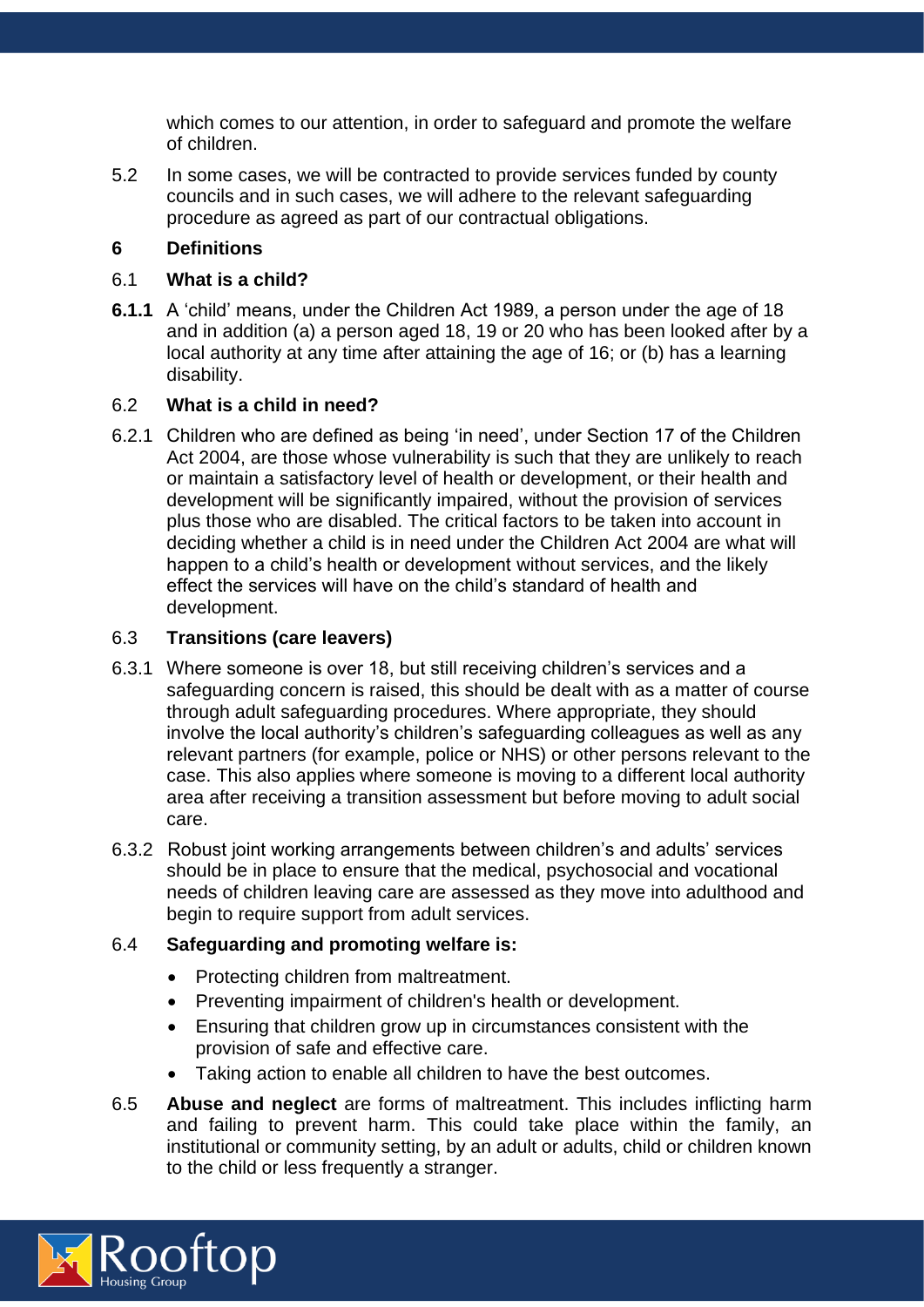- **Physical abuse** is causing physical harm to a child which also includes fabricating or inducing illness in a child.
- **Emotional abuse** is the persistent emotional maltreatment of a child such as to cause severe and persistent adverse effects on emotional development. Some level of emotional abuse is involved in all types of maltreatment though it may occur alone.
- **Sexual abuse** involves forcing or enticing a child or young person to take part in sexual activity including prostitution whether or not the child is aware of what is happening.
- **Neglect** is the persistent failure to meet a child's basic physical and/or psychological needs likely to result in the serious impairment of the child's health or development. This can include failure to provide food, clothing and shelter, protection from harm, adequate supervision and access to appropriate medical care or treatment.

## **7 Prevent agenda**

- 7.1 The Counter-Terrorism and Security Act 2015 contains a duty on specified authorities to have due regard to the need to prevent people from being drawn into terrorism. Whilst Rooftop is not a specified authority, it is expected to cooperate with local authorities through local safeguarding adults and children arrangements, in particular with local Prevent co-ordinators, the police and local authorities, and co-ordination through existing multi-agency forums, for example Community Safety Partnerships.
- 7.2 In accordance with local authority partners, we will ensure that frontline staff:
- 7.2.1 Understand what radicalisation means and why people may be vulnerable to being drawn into terrorism as a consequence of it.
- 7.2.2 Are aware of what is meant by the term "extremism" and the relationship between extremism and terrorism.
- 7.2.3 Know what measures are available to prevent people from becoming drawn into terrorism and how to challenge the extremist ideology that can be associated with it.
- 7.2.4 Understand how to obtain support for people who may be being exploited by radicalising influences.
- 7.2.5 Receive training relevant to their role:
- 7.2.5.1 Read and understand the Safeguarding Policy and Procedure
- 7.2.5.2 Safeguarding eLearning for all front-line employees
- 7.2.5.3 Enhanced eLearning for specifically identified senior roles
- 7.3 Where staff member has informed concerns regarding a vulnerable adult or child, s/he must raise them with a Safeguarding Lead, who will then make a recommendation to the Homes and Communities Director regarding a referral to the on-duty adult or children's safeguarding team.
- 7.4 In sharing information with local authority partners, we will take account of:

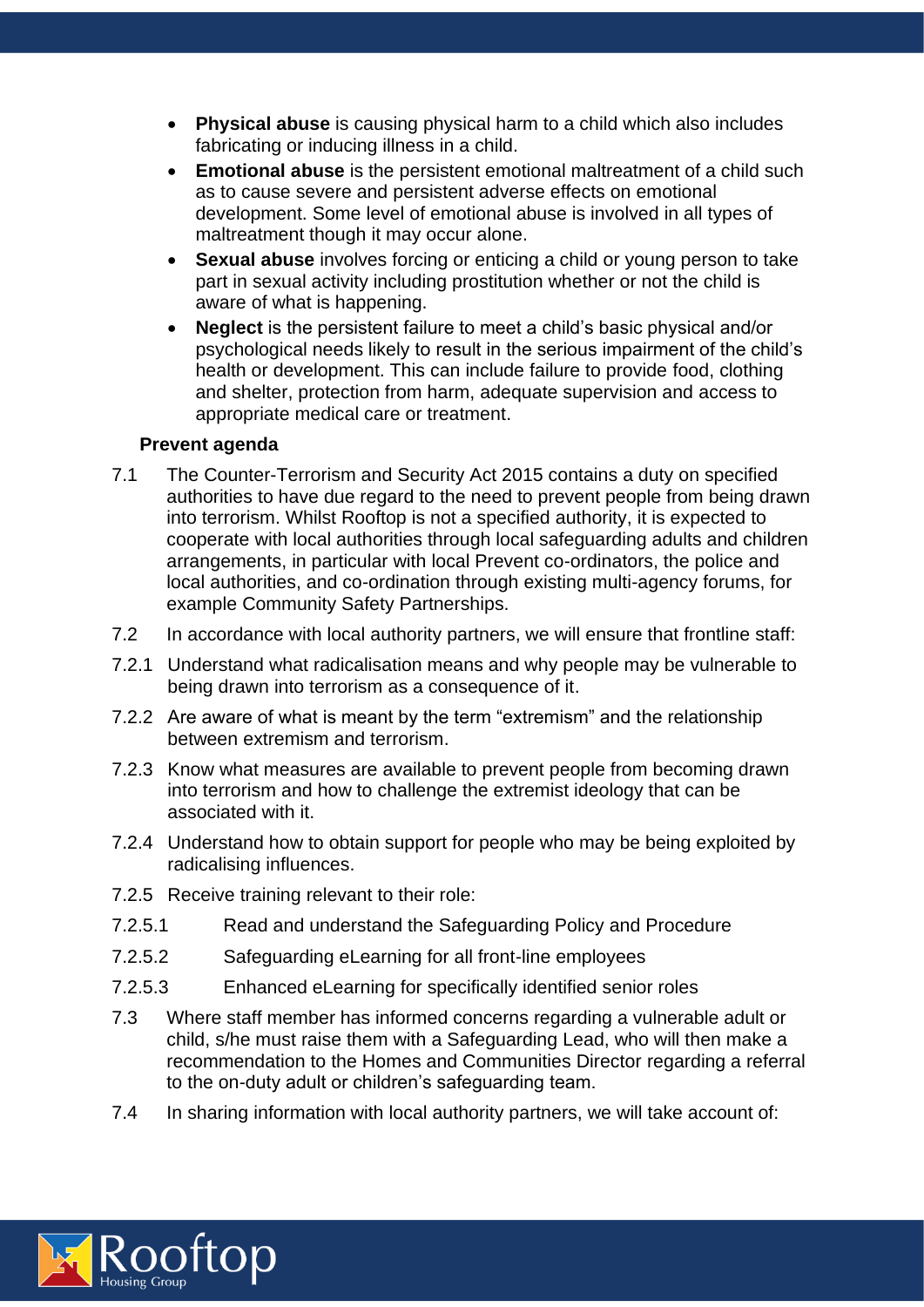- 7.4.1 Necessity and proportionality: personal information will only be shared where it is strictly necessary to the intended outcome and proportionate to it, according to the potential risks to an individual or the public.
- 7.4.2 Consent: wherever possible the consent of the person concerned will be obtained before sharing any information about them.
- 7.4.3 Data Protection and GDPR: we will ensure that we comply with our responsibilities under the Data Protection Act and any confidentiality obligations that exist.

# **8 Role of the Safeguarding Children Boards**

- 8.1 Local Authorities were required to establish a Local Safeguarding Children Board (LSCB) by 1 April 2006 after the Children Act 2004 introduced it as the key statutory mechanism for agreeing how partner agencies will co-operate to safeguard and promote the welfare of children and ensuring the effectiveness of local safeguarding children arrangements in the local area.
- 8.2 The Local Safeguarding Children Board has a range of statutory functions which include the following:
	- Developing thresholds, policies and procedures for responding to safeguarding and welfare concerns about individual children.
	- Communicating and raising awareness of safeguarding children issues.
	- Making recommendations for commissioning bodies and participating in local planning/commissioning of services for children.
	- Undertaking Serious Case Reviews and ensuring implementation and monitoring of action plans.
	- Improving local ways of working in light of learning from local and national experience.
- 8.3 The core objectives of the LSCB involves the coordination of local work to safeguard and promote the welfare of children and to ensure the effectiveness of what the member organisations do individually and together. Specifically, this involves developing and agreeing the inter-agency policies and procedures for safeguarding and promoting the welfare of children, consistent with 'Working Together to Safeguard Children' (2015). They will also communicate the need to safeguard and promote the welfare of the child to professionals and agencies.

# **9 Our duty to refer**

- 9.1 Professionals, employees, managers, helpers, carers and volunteers in all agencies must make a referral to Local Authority Children's Social Care:
	- If it is believed or suspected that a child is suffering or is likely to suffer significant harm.
	- Where a professional has identified an unmet need in relation to a child in need.
- 9.2 A referral must be made as soon as possible when any concern of significant harm becomes known - the greater the level of perceived risk, the more urgent the action should be.

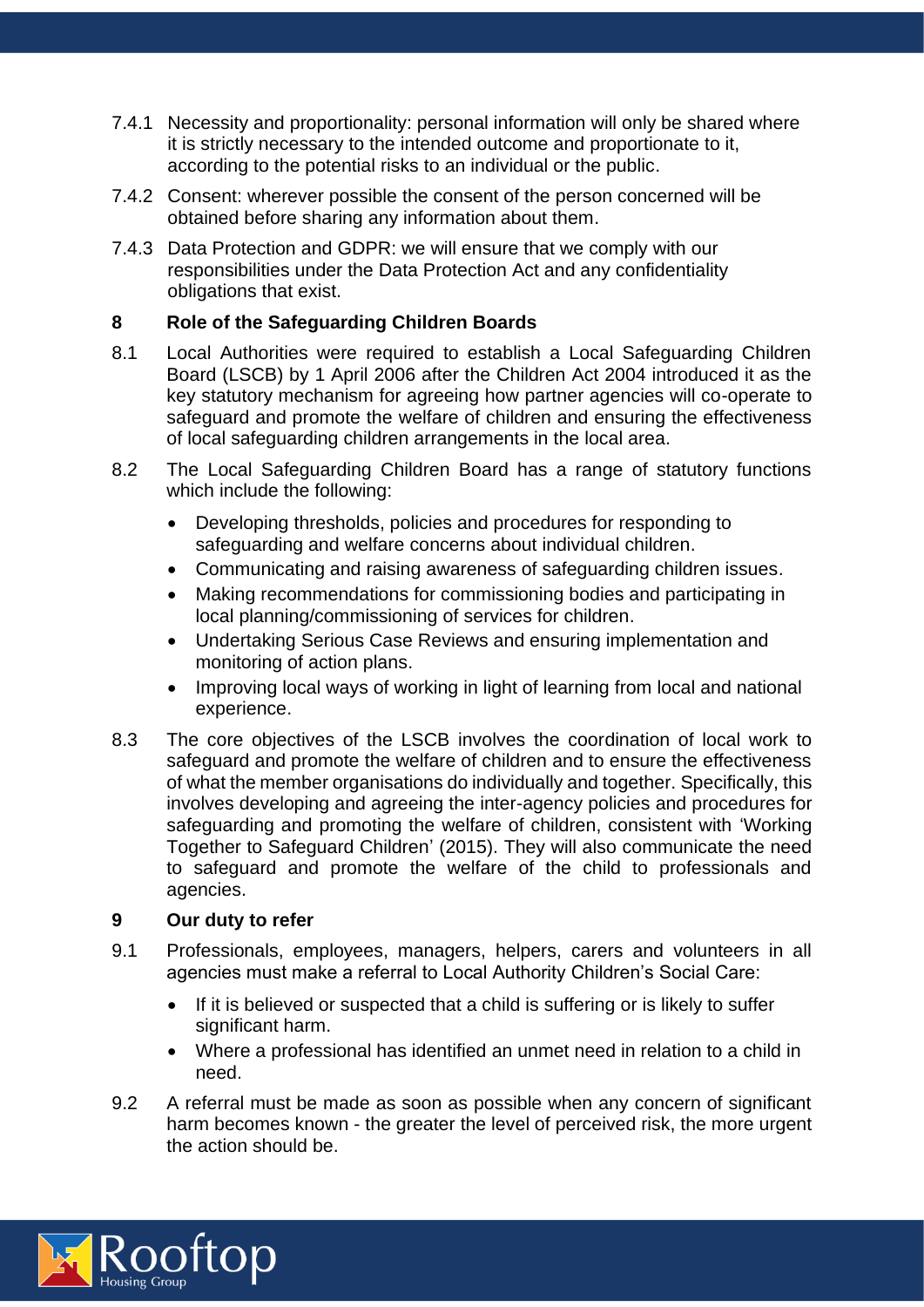- 9.3 If you are worried about a child, you have a duty to refer. The belief or suspicion about significant harm may be based on information which comes from different sources. It may come from a member of the public, the child concerned, another child, a family member or other professional staff. It may relate to a single incident or an accumulation of lower level concerns. The information may also relate to harm caused by another child, in which case both children, for example the suspected perpetrator and victim, must be referred. The suspicion or allegation may relate to a parent or professional or volunteer caring for or working with the child. A referral must be made even if it is known that Children's Social Care are already involved with the child/family.
- 9.4 Advice and consultation may be sought about the appropriateness of the referral by contacting the local Children's Social Care or, if the case is open, from the allocated social worker. Alternatively, advice may be sought from the Police on crime or child protection issues, or the Safeguarding Lead within Rooftop.

## **10 Confidentiality**

- 10.1 The safety and welfare of the child overrides all considerations, including the following:
	- Confidentiality
	- Gathering of evidence
	- Commitment or loyalty to relatives, friends or colleagues
- 10.2 The overriding consideration must be the best interests of the child for this reason, absolute confidentiality cannot and should not be promised to anyone.

## 10.3 **Rooftop's responsibilities**

10.3.1 We are in a position to identify children who are vulnerable and at risk of abuse, neglect and exploitation. We will ensure that there are named people within Rooftop who have the responsibility to link with statutory organisations in the area of protection. We will also incorporate protection responsibilities in staff job descriptions and/or terms and conditions of appointment and employment.

## 10.4 **Disclosure and Barring Service (DBS) checks**

10.4.1 We will seek enhanced DBS checks for all staff who are likely to come into contact with children. Clearance will be conducted every three years.

#### 10.5 **Inform and train our staff**

10.5.1 We will inform our staff and contractors about protection issues and procedures, emphasising their mandatory nature and will train all workers who are in regular contact with customers so that they are aware of, and understand, the law, guidance and any new initiatives relating to safeguarding so that they are able to identify and act appropriately on any cases of possible harm or abuse.

#### 10.6 **Report allegations of harm of abuse**

10.6.1 We recognise the duty to report any allegations or suspicions of abuse to the relevant authority, and will ensure notification is within stipulated time limits,

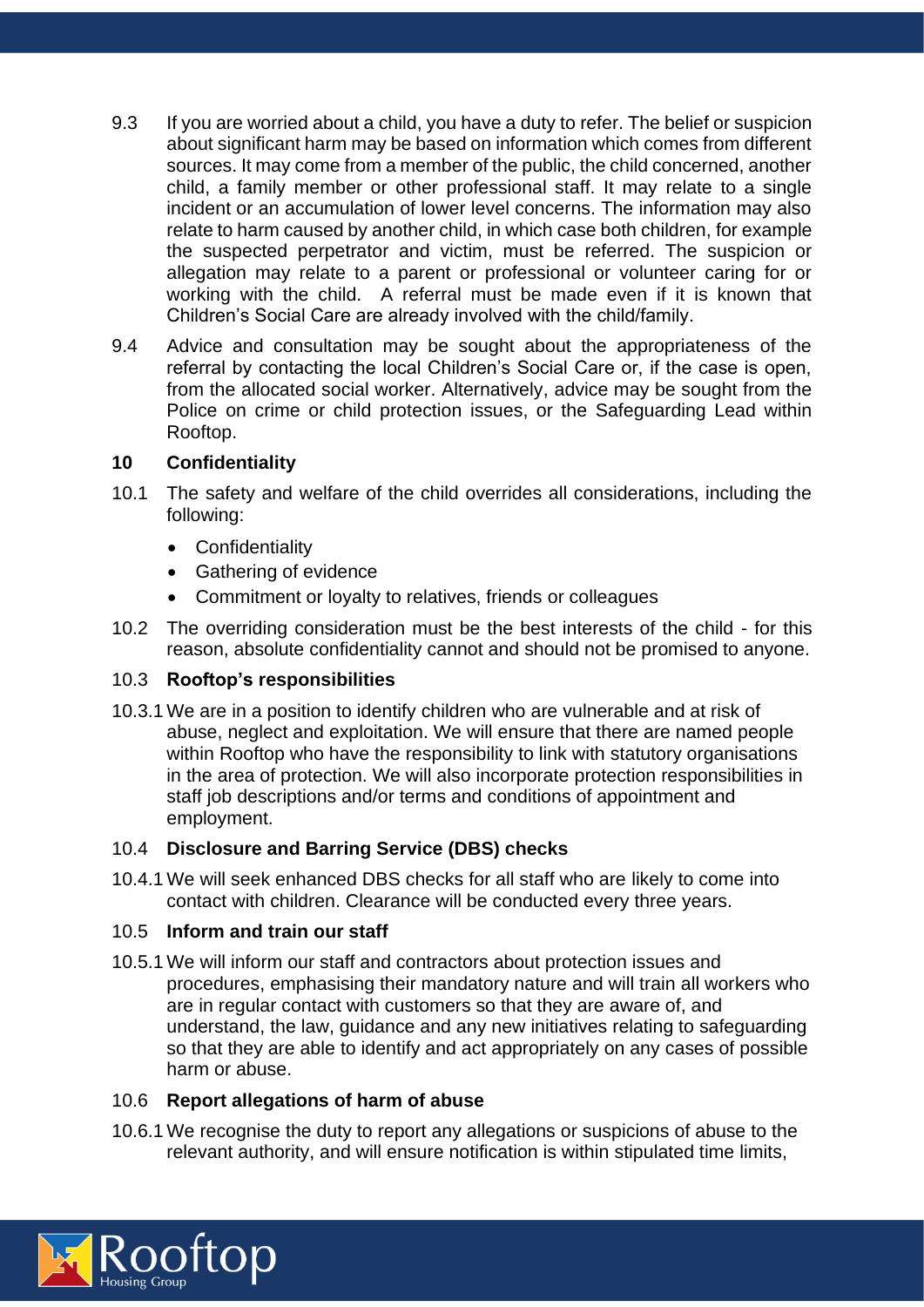and will inform, as appropriate, any other authorities who have an interest in the service involved.

# 10.7 **Work in partnership with other agencies**

10.7.1 We will work co-operatively with other local agencies to recognise, report, investigate and prevent harm or abuse of any person with whom we have contact. We will, as appropriate, participate in, and contribute to, local forums concerned with protection issues, and liaise with and report to such bodies on a regular basis. We will avoid compromising or obstructing any investigation by statutory agencies.

# 10.8 **Be child centred in our approach to safeguarding children**

10.8.1 We will ensure our services are based on a clear understanding of the needs and views of children.

## 10.9 **Respect diversity**

10.9.1 We will take due account of people's age, disability, gender reassignment, race, religion or belief, sex, sexual orientation, marriage status and pregnancy and maternity status in any investigation or assessment of harm or abuse, ensuring this is carried out in an appropriate setting, manner and language.

## 10.10 **Respect confidentiality**

10.10.1 We will maintain confidentiality relating to protection issues where it is practical, sharing personal information with other agencies only with the permission of the individual concerned, or in line with what is permitted by the law and local policy or protocols.

## 10.11 **Avoid collusion**

10.11.1 We will ensure that our whistle-blowing policy and procedure can be used if an employee thinks that their line manager is colluding with an alleged abuse or not taking it seriously. We will also ensure that our disciplinary procedures are compatible with the responsibility to protect children and adults.

## 10.12 **Monitor protection issues**

10.12.1 We will specifically monitor any issues relating to protection so that we can maintain an overview and recommend action where this is needed.

## 10.13 **Ensure robust record keeping**

- 10.13.1 All safeguarding incidents will be recorded in the appropriate system by all employees in order to maintain a record of incidents and complaints.
- 10.13.2 Good record keeping is a vital component of professional practice. Whenever a complaint or allegation of abuse is made, we will keep clear and accurate records in line with Rooftop's complaints procedures on receipt of a complaint or allegation, to record all action taken.
- 10.13.3 When abuse or neglect is raised managers need to look for past incidents, concerns, risks and patterns. We know that in many situations, abuse and neglect arise from a range of incidents over a period of time. We will give staff clear direction as to what information should be recorded and in what format.

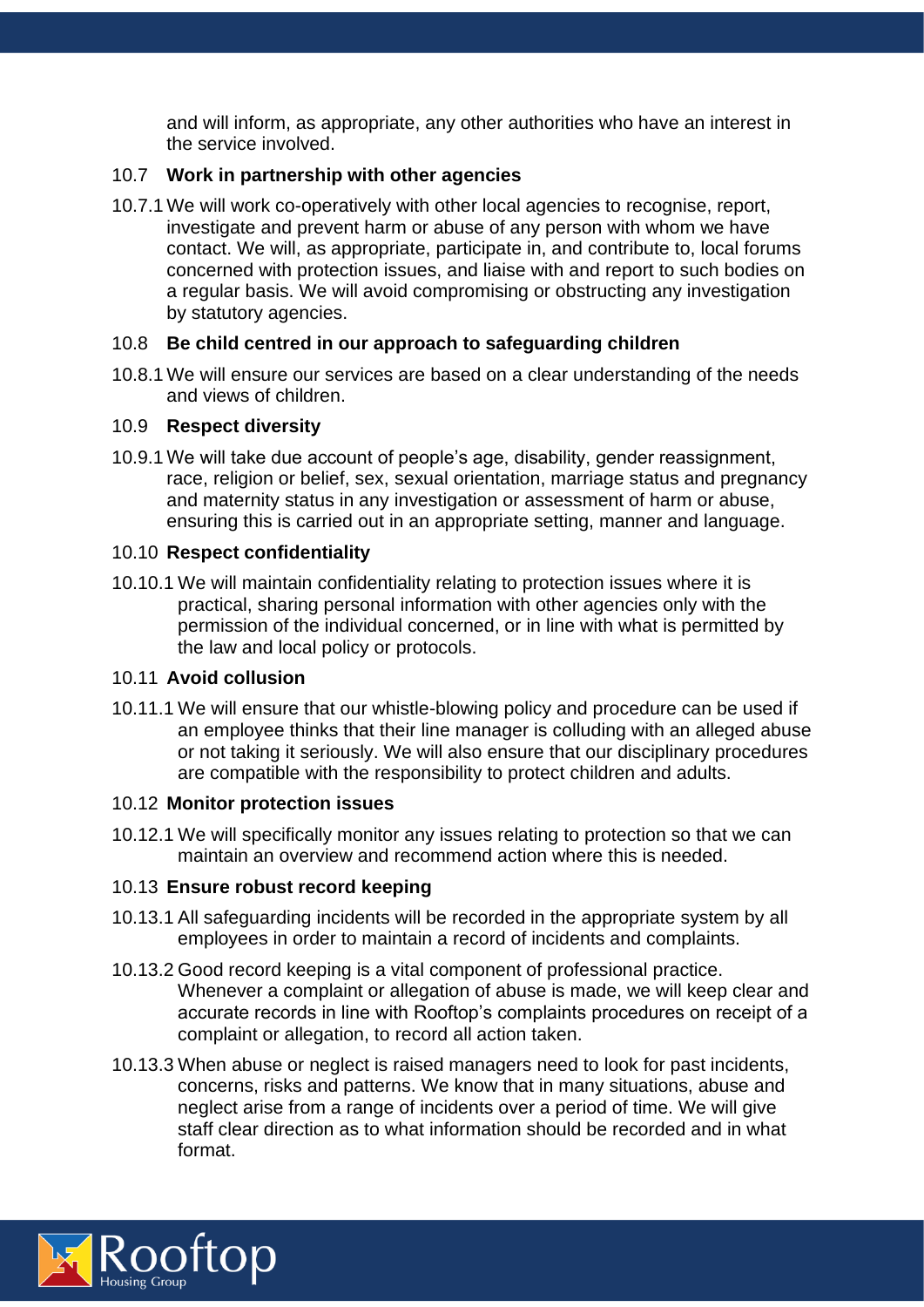10.13.4 Records will be kept in such a way that the information can easily be collated for local use and national data collections.

# 10.14 **Managers' roles and responsibilities**

- 10.14.1 Managers are responsible for:
	- Having an operational knowledge of this policy and associated procedures.
	- Ensuring that staff and volunteers have the appropriate support, training and supervision to carry out their role within this policy and procedure in a competent manner.
	- Ensuring that all staff and volunteers are aware of how to access both the internal and multi-agency procedures.
	- Discussing and referring, if necessary, any concerns to the Rooftop Safeguarding Leads.
	- Conducting regular reviews of the safeguarding log and ensure follow up work is carried out, including staff training and inter agency reviews.

# 10.15 **Role and responsibilities of staff and volunteers**

- To alert an appropriate manager, without delay, to any concerns, suspicions or evidence of abuse that they may see or hear about.
- To co-operate with any investigation of concerns of abuse by providing all the evidence that may be known.
- Never prevent or persuade another person from raising concerns, suspicions or presenting evidence.
- To record all factual information accurately and clearly, in line with internal requirements.
- To follow the Local Authority's multi-agency procedure and our internal procedures.

# 10.16 **Safeguarding Leads**

- 10.16.1 We will appoint Safeguarding Leads with the appropriate knowledge and experience to support and advise staff who may encounter potential safeguarding issues.
- 10.16.2 The Housing and Communities Director is the overall strategic lead across the organisation for safeguarding.

# **11 Contact numbers**

- 11.1 Local Authority Children's Social Care:
	- Gloucestershire 01452 426565
	- Worcestershire 01905 822666
	- Helpdesk 01452 426565

## **12 Review**

- 12.1 This policy will be reviewed every three years unless there are major changes in legislation or good practice.
- **13 Consultation**

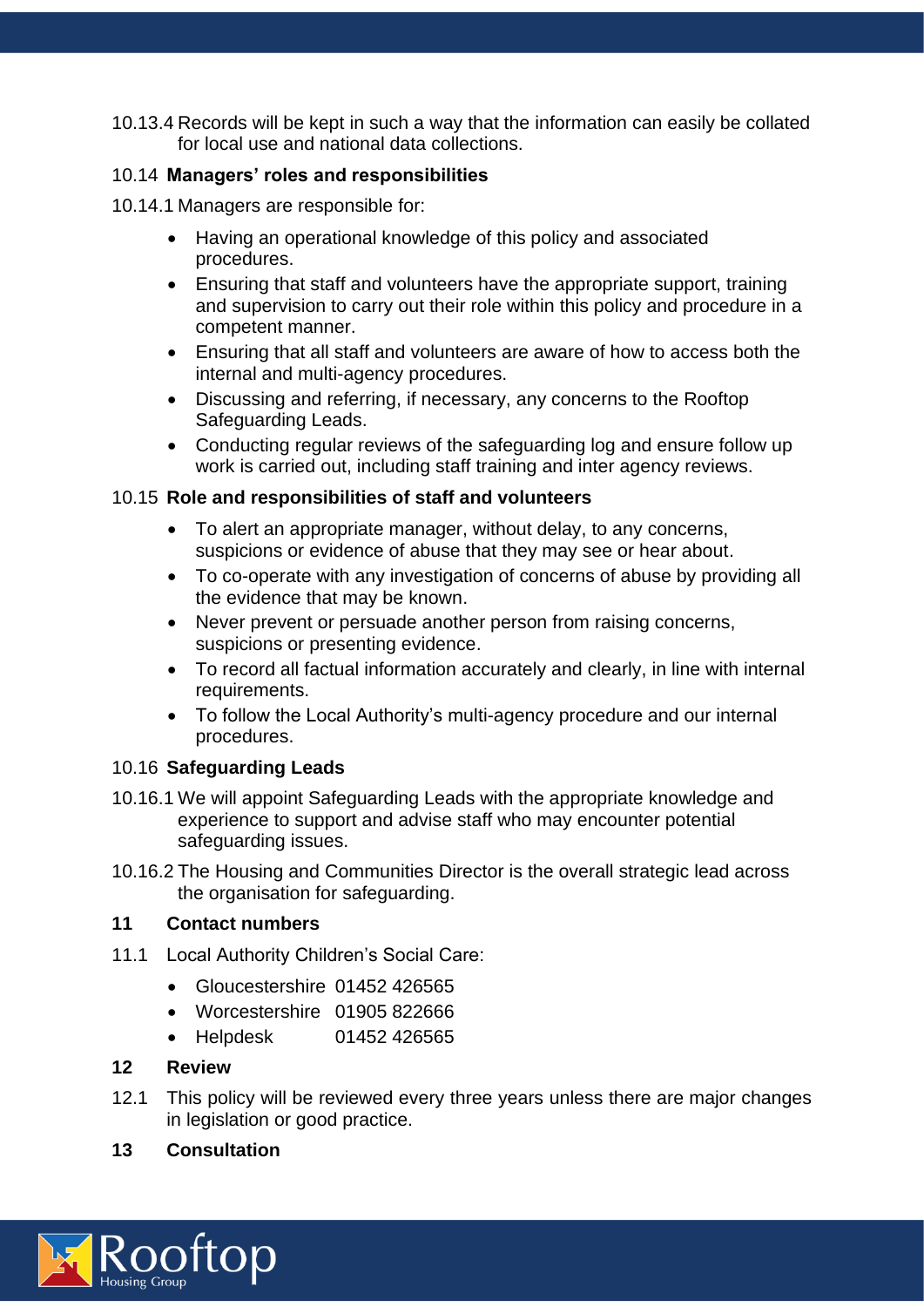| 13.1 | Leadership Team (Head of Business<br>Improvement, Head of Support and<br>Employability, People Director and Asset<br>Manager as a Safeguarding Champion) | September 2019                           |
|------|----------------------------------------------------------------------------------------------------------------------------------------------------------|------------------------------------------|
| 13.2 | <b>Executive Team</b>                                                                                                                                    | September 2019                           |
| 13.3 | Other (for example, customers)                                                                                                                           | N/A                                      |
| 14   | <b>Responsibilities</b>                                                                                                                                  |                                          |
| 14.1 | <b>Responsible body</b>                                                                                                                                  | <b>Board of RHG</b>                      |
|      | 14.2 Formulation and approval of policy                                                                                                                  | Board of RHG                             |
|      | Amendments to policy                                                                                                                                     | Leadership Team                          |
|      | Monitoring of policy                                                                                                                                     | Leadership Team                          |
|      | Operational management of policy/policy<br>author                                                                                                        | <b>Head of Support and Employability</b> |
|      | 14.3 Date of formulation of policy                                                                                                                       | September 2009                           |
|      | 14.4 Dates of policy reviews                                                                                                                             | September 2019                           |
|      |                                                                                                                                                          | <b>April 2019</b>                        |
|      |                                                                                                                                                          | March 2016                               |